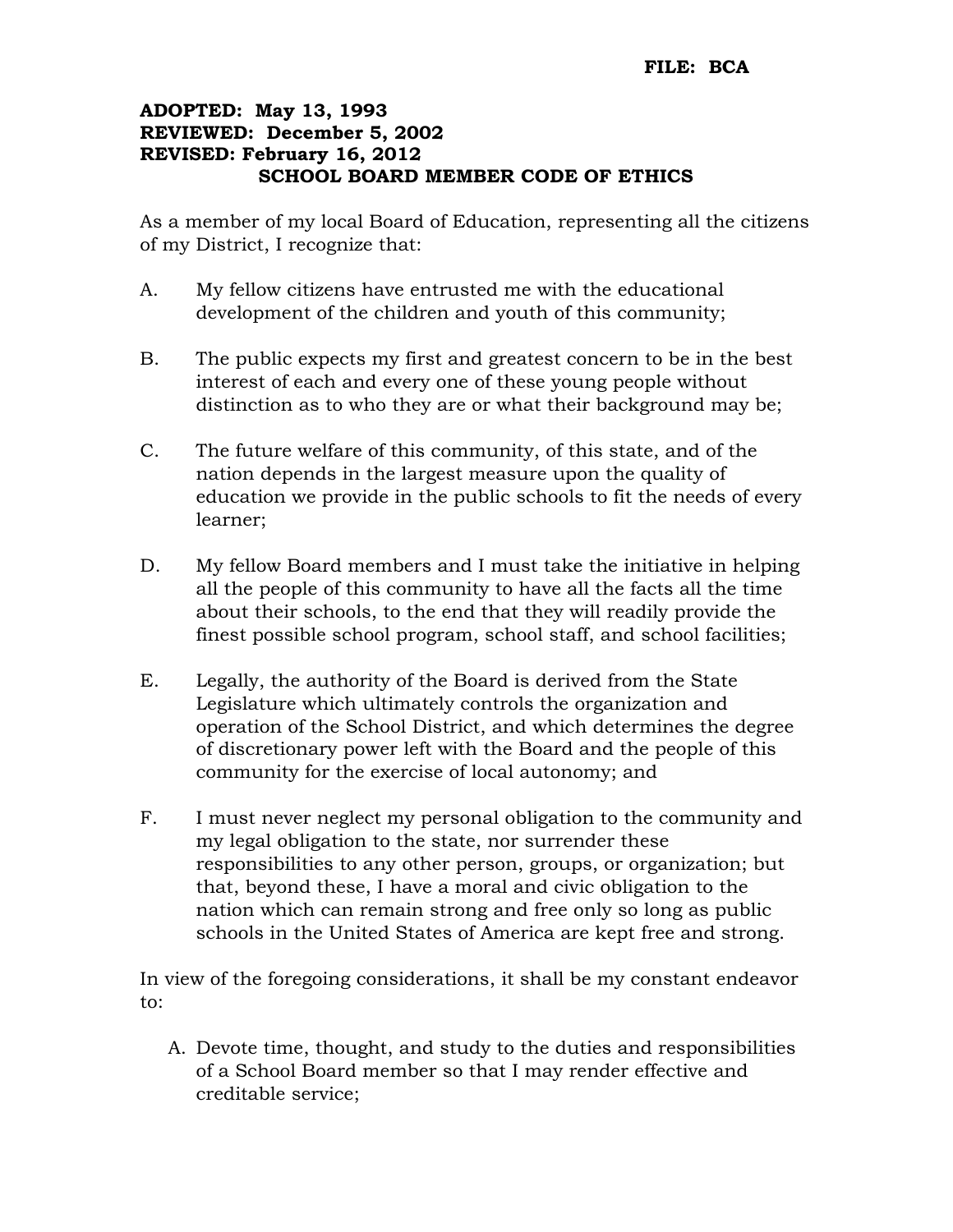- B. Work with my fellow Board members in a spirit of harmony and cooperation in spite of differences of opinion that arise during vigorous debate of points at issue;
- C. Base my personal decision upon all available facts in each situation, to vote my honest conviction in every case, unswayed by partisan bias of any kind; thereafter, to abide by and uphold the final majority decision of the Board;
- D. Support the decision of the Board after it is enacted by a majority of the Board and until that decision is reversed by a majority vote of the Board;
- E. Remember at all times that as an individual I have no legal authority outside the meetings of the Board, and to conduct my relationships with the school staff, the local citizenry, and all media of communication on the basis of this fact;
- F. When attending School Board meetings, attire should reflect the values, policies and philosophy of the Board and and the school community. To allow for full and uninterrupted participation in the work of the Board, members should refrain from using electronic devices (i.e., cell phones, etc) during the meeting;
- G. Resist every temptation and outside pressure to use my position as a School Board member to benefit either myself or any other individual or agency apart from the total interest of the School District;
- H. Recognize that it is as important for the Board to understand and evaluate the educational program of the schools as it is to plan for the business of school operation;
- I. Bear in mind under all circumstances that the primary function of the Board is to establish the policies by which the schools are to be administered, but that the administration of the educational program and the conduct of school business shall be left to the employed Superintendent of Schools and his professional and nonprofessional staff;
- J. Refrain from discussing confidential business regarding staff, students and policies outside of appropriate Board meetings;